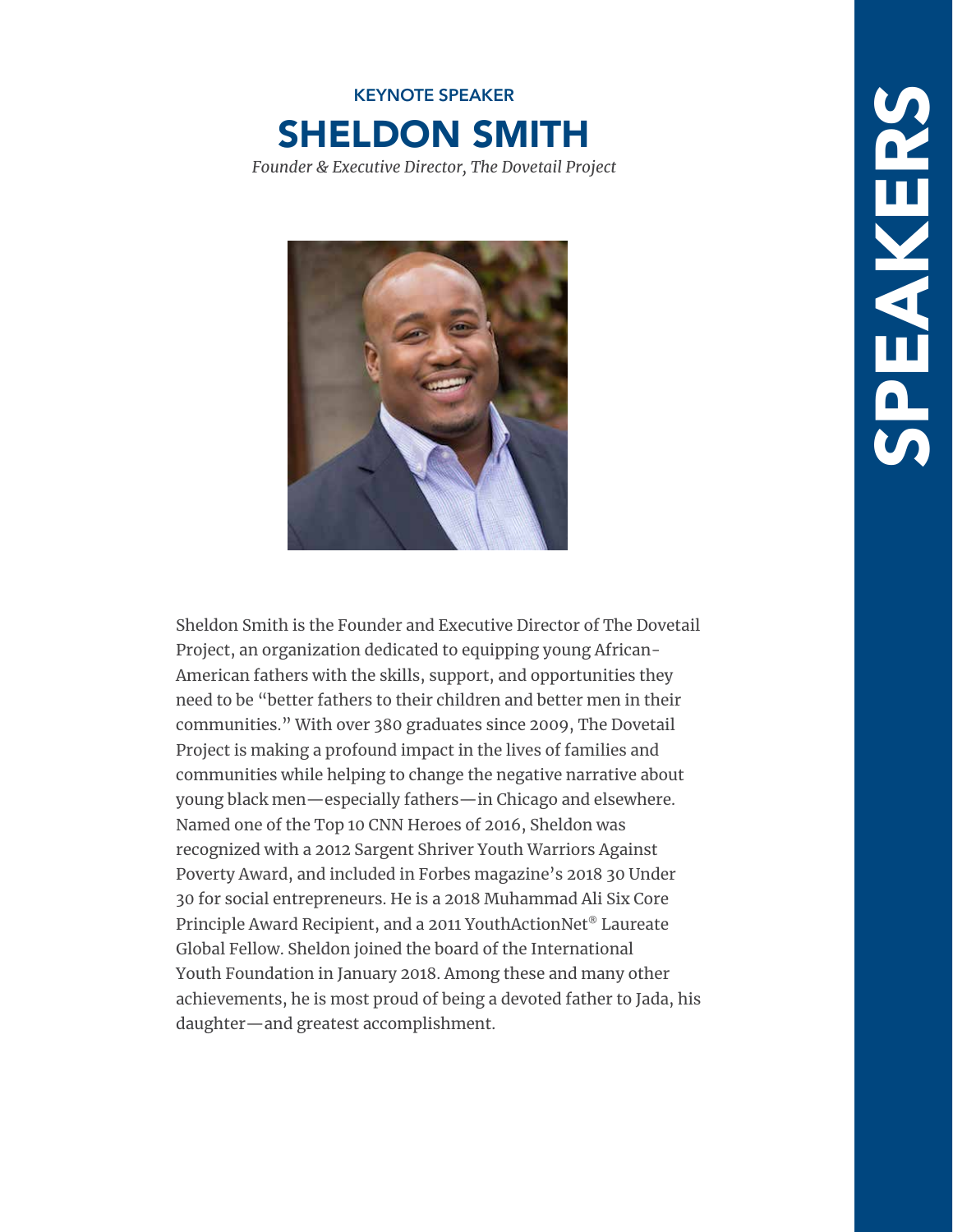#### **JOEL ADRIANCE**

#### *Director of Training & Learning, International Youth Foundation*

Joel is a Director for YouthActionNet®, IYF's signature initiative promoting youth citizenship and social innovation. In this role, Joel serves as an institutional lead on issues of training and learning on youth social entrepreneurship and leadership, while overseeing the growth and development of 12 national and regional YouthActionNet institutes in Latin America, Spain, and Portugal. Before joining IYF in 2010, Joel worked on international development programs in Latin America and Africa. Joel was a Reynolds Fellow in Social Entrepreneurship at Harvard's Center for Public Leadership, and he holds a master's degree from the Harvard Graduate School of Education.

#### **CAMILLE BANGUG**

#### *GU Impacts Alumna, Millennium Fellowship Co-Director, Georgetown University*

A student in the School of Foreign Services, Camille is majoring in International Politics with a certificate in International Development. On campus, Camille consults for Georgetown Global Consulting, a nonprofit student organization performing pro-bono services for NGOs and microfinance institutions around the world. She has also served as At-Large Chair on the Student Executive Committee for Georgetown University HoyasForShe, a student movement working to bring UN Women's HeForShe movement to campus.

#### **MENTOR DIDA**

#### *Senior Intrapreneur, Ashoka*

Mentor works to cultivate ecosystems to better support young people to become change-makers. As a member of Ashoka's Youth Venture team, Mentor supports teams of young people to launch and lead their own ventures in the form of community-benefiting initiatives, clubs, organizations, and businesses. As a student at Arizona State University, where he earned his bachelor's degree in engineering with a focus on alternative energy, Mentor served as student senator and helped start five student organizations. He also has a master's degree in Global Technology and Entrepreneurship from ASU.

#### **CHERYL DORSEY**

#### *President, Echoing Green*

Cheryl is a pioneer in the social entrepreneurship movement, and the President of Echoing Green, a global organization seeding and unleashing next-generation talent to solve the world's biggest problems. Prior to leading Echoing Green, Cheryl was a social entrepreneur herself and received an Echoing Green Fellowship in 1992 to help launch The Family Van, a community-based mobile health unit in Boston. In 2002 she became the first Echoing Green Fellow to head the social venture fund. She has served in two presidential administrations. She has a medical degree from Harvard Medical School and a master's degree in Public Policy from Harvard Kennedy School.

#### **KATIE FALLON**

### *Senior Vice President & Global Head of Corporate Affairs, Hilton*

Katie is responsible for managing Hilton's communications, government relations, and corporate responsibility efforts. Prior to Hilton, Katie was Senior Advisor and Director of Legislative Affairs for President Obama. As the President's chief liaison to Congress, she played a lead role in negotiating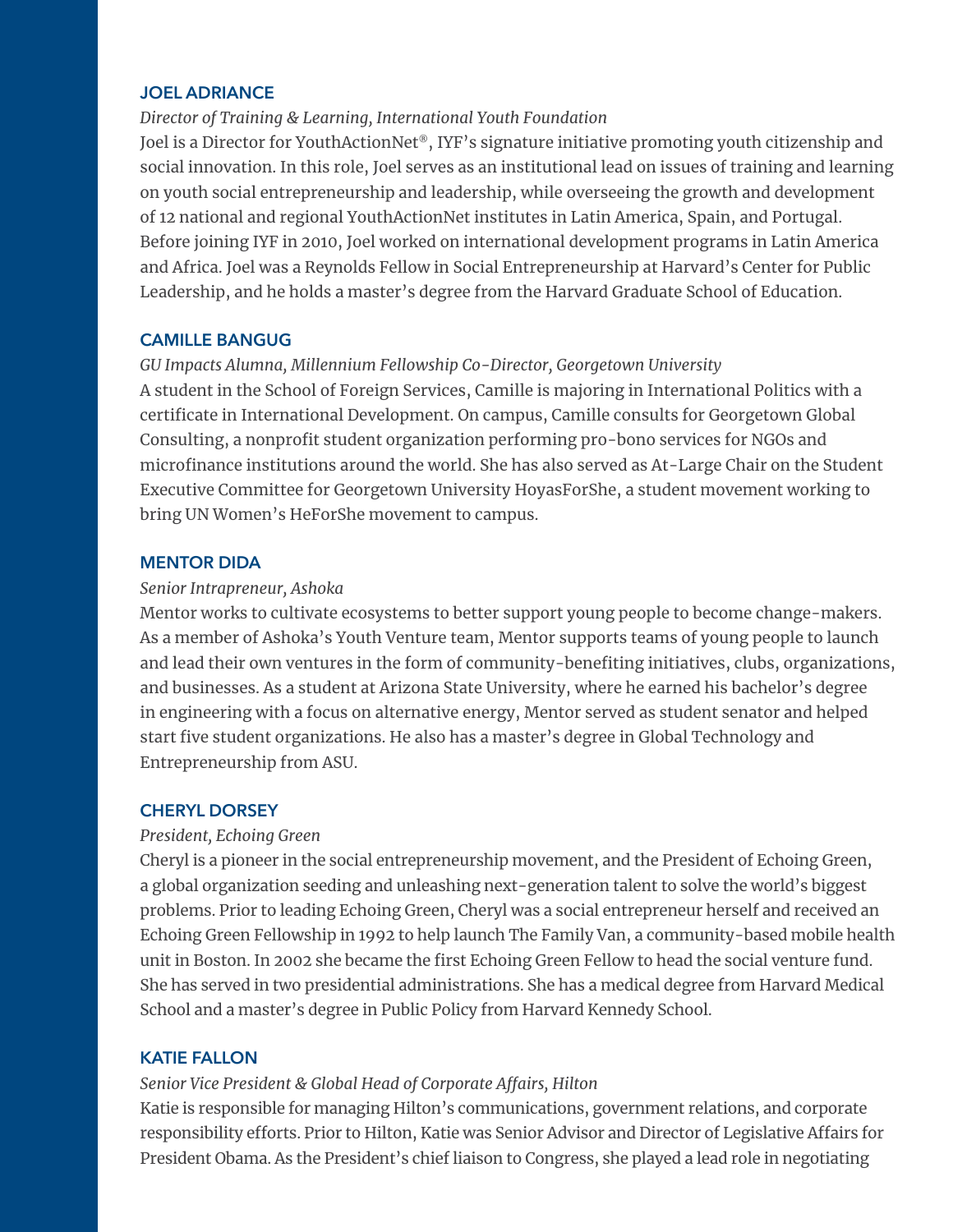major bipartisan legislation and improving the relationship between the White House and Congress. Before becoming the President's chief liaison to the Hill, Katie served as his Deputy Communications Director. From 2011 until May 2013, Katie was the Staff Director of the Senate Democratic Policy and Communications Center in the U.S. Congress. Katie graduated from the University of Notre Dame and pursued two master's degrees in politics in the U.K. as a Marshall Scholar.

## **TIM GRACE**

### *Chief Human Resources Officer, Laureate International Universities*

Tim serves as Laureate's Chief Human Resources Officer (CHRO) where he oversees all global human resources functions at Laureate, including organizational design, talent acquisition and development, succession planning, compensation, learning, internal communications, labor, and employee relations. Previous to Laureate, Tim served as the Global CHRO for Toys"R"Us. He has also held global HR management roles with the L'Oreal Group, as well as HR roles within Schindler Elevator Corporation, Wise Foods, Grand Metropolitan (now Diageo), and in the Frito Lay division of PepsiCo. Tim holds a bachelor's degree in Industrial Psychology from State University of New York at Fredonia and a master's degree in Industrial and Labor Relations from West Virginia University.

### **RICHARD GRAVES**

### *Chief Impact Officer & Co-founder, CleanChoice Energy; founder, Solidaire*

Richard is the Chief Impact Officer and Co-founder of CleanChoice Energy, a leading renewable energy supplier, a recipient of the Inc. 500, and Deloitte Fast 500, and a five-time Best of the World Award winner. Richard is a veteran entrepreneur, impact investor, and philanthropist. He is a founder of the Solidaire Network, an innovative network funding social movements. He is Board Chair of Climate Hawks Vote, the leading climate action electoral advocacy organization. The founder of Fired Up Media, Richard helped incubate for the global fossil fuel divestment movement, served as Vice President of Project Finance for Solar Mosaic, and was online organizer for the Webby-nominated, 17 million person TckTckTck campaign. He is a graduate of Macalester College, where he developed the first student-led Clean Energy Revolving Fund.

### **SANDRA HERRERA LÓPEZ**

*Director of Social Responsibility, Laureate International Universities, Mexico* Sandra coordinates Laureate-Mexico's relationships with key stakeholders in the area of Corporate Responsibility, such as the Global Compact, the UN's Principles for Responsible Management Education. Her responsibilities include overseeing two programs that hold a special place in her heart: Premio UVM (a YouthActionNet® program in Mexico); and the training in trades program, Saber Hacer. Sandra has a doctorate in Social and Political Sciences, and a master's degree in Applied Development with a major in Economics. Prior to joining Laureate in 2007, Sandra volunteered and worked for the promotion of human rights both in non-governmental organizations and in the office of Mexico's Secretary of the Interior.

### **JACQUELINE LAWRENCE**

# *Founder, Mbeya Highlands FM Radio, Tanzania*

Jacqueline has five years' experience as Director of Mbeya Highlands FM Radio, which reaches a population of roughly 2.7 million people in the Southern highlands of Tanzania and Northern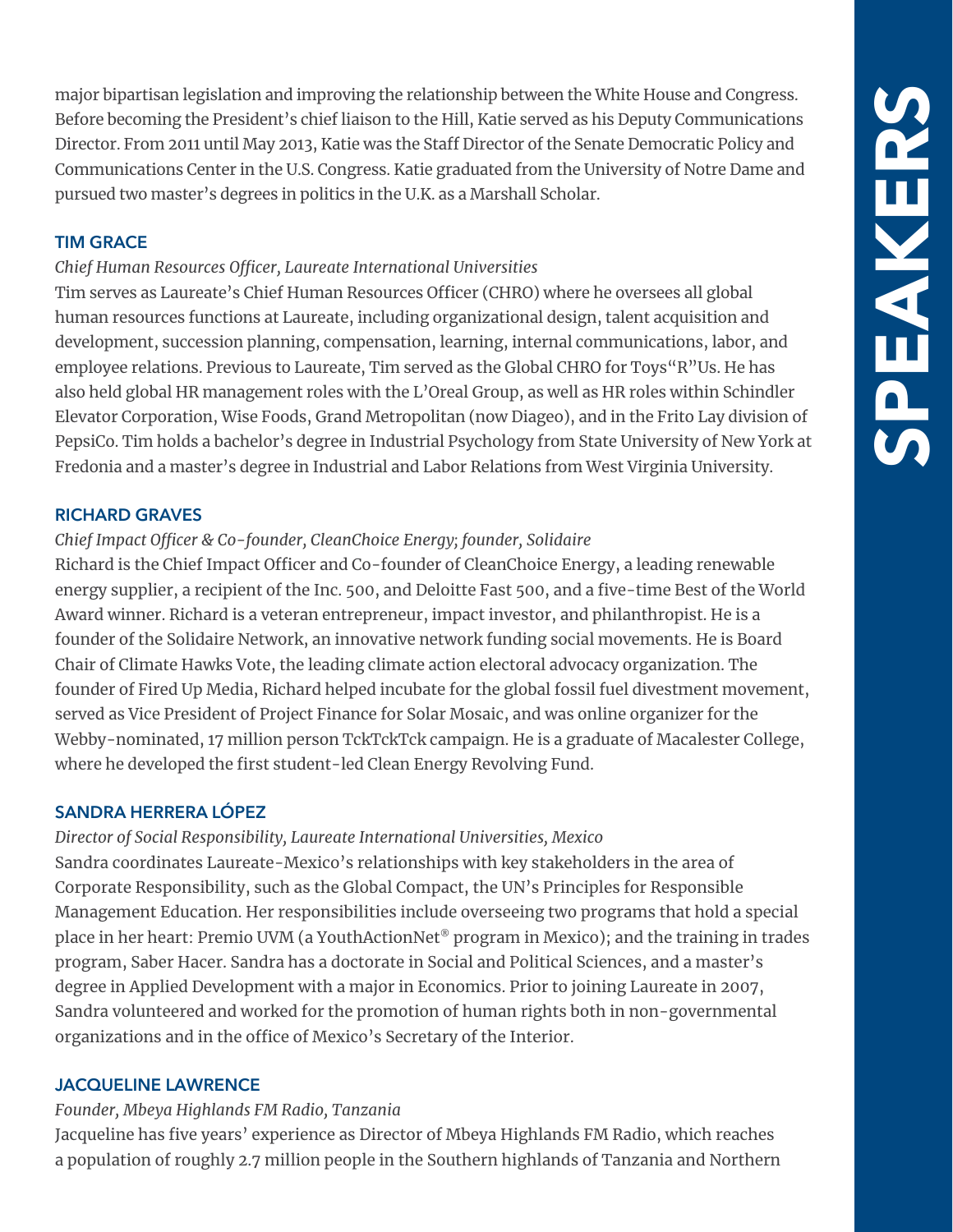Zambia and Malawi. The station provides access to programs which spark open and honest conversation among citizens and their government on topics such as public services, health, and finance. In addition to radio programming, the station hosts public forums where local government officials and ordinary citizens discuss solutions to community challenges. Jacqueline is responsible for the market growth and advertising plans as well as corporate social responsibility for the station. Jacqueline has a degree in Business Administration and International Business and Marketing from Bharati Vidyapeeth University in India.

#### **NICK MARTIN**

#### *President & Chief Executive Officer, TechChange*

Nick is an educator, technologist, and social entrepreneur with over ten years of international development and peacebuilding experience. He is the founder and CEO of TechChange, a Washington, D.C.-based social enterprise that provides tech training for social change. The TechChange model for technology training has been featured in the *New York Times*, *Forbes*, *Economist*, *Fast Company*, *PBS NewsHour* and more. Nick is a PopTech Social Innovation Fellow (2013), an Ariane de Rothschild Fellow (2014), and a Laureate Global Fellow (2009). He is an adjunct faculty member at Georgetown and George Washington Universities, where he teaches graduate courses on Technology for Social Change, Technology for Crisis Response, and Mobile Phones for International Development. Nick holds a master's degree in Peace Education from the United Nations mandated University for Peace (UPEACE).

#### **PARAG MEHTA**

*Executive Director & Senior Vice President, Mastercard Center for Inclusive Growth* For nearly two decades, Parag has been a leader in creating positive social impact. From shaping evidence-based public policies to organizing large-scale social change movements, he has worked with diverse groups of stakeholders to advance the common good. He joined the Center in 2017 as Vice President for Strategic Engagement. Prior to joining Mastercard, Parag served as Chief of Staff and Senior Advisor to the 19th Surgeon General of the United States, Vice Admiral Vivek H. Murthy. Parag also spent more than four years directing communications for a civil rights agency in the U.S. Department of Labor and served on Barack Obama's presidential transition team as a liaison to the Asian American and Pacific Islander communities and to LGBT Americans. He earned a master's degree in Public Administration from Syracuse University and a bachelor's degree in Plan II Honors from The University of Texas at Austin.

#### **AMBASSADOR SARAH MENDELSON**

*Professor of Public Policy, Heinz College, Carnegie Mellon University*

Sarah served as the U.S. Representative to the Economic and Social Council at the United Nations until January 20, 2017. Confirmed by the Senate in October 2015, she was the lead on international development, human rights, and humanitarian affairs. There she oversaw campaigns to get country-specific resolutions passed in the General Assembly and to get NGOs, including the Committee to Protect Journalists, accredited to the U.N. She led efforts to elevate the issue of combating human trafficking and was senior lead for the President's Summit on Refugees. Prior to her appointment as Ambassador, she served as a Deputy Assistant Administrator at USAID from 2010-2014 where she was the Agency lead on democracy, human rights, and governance. A long time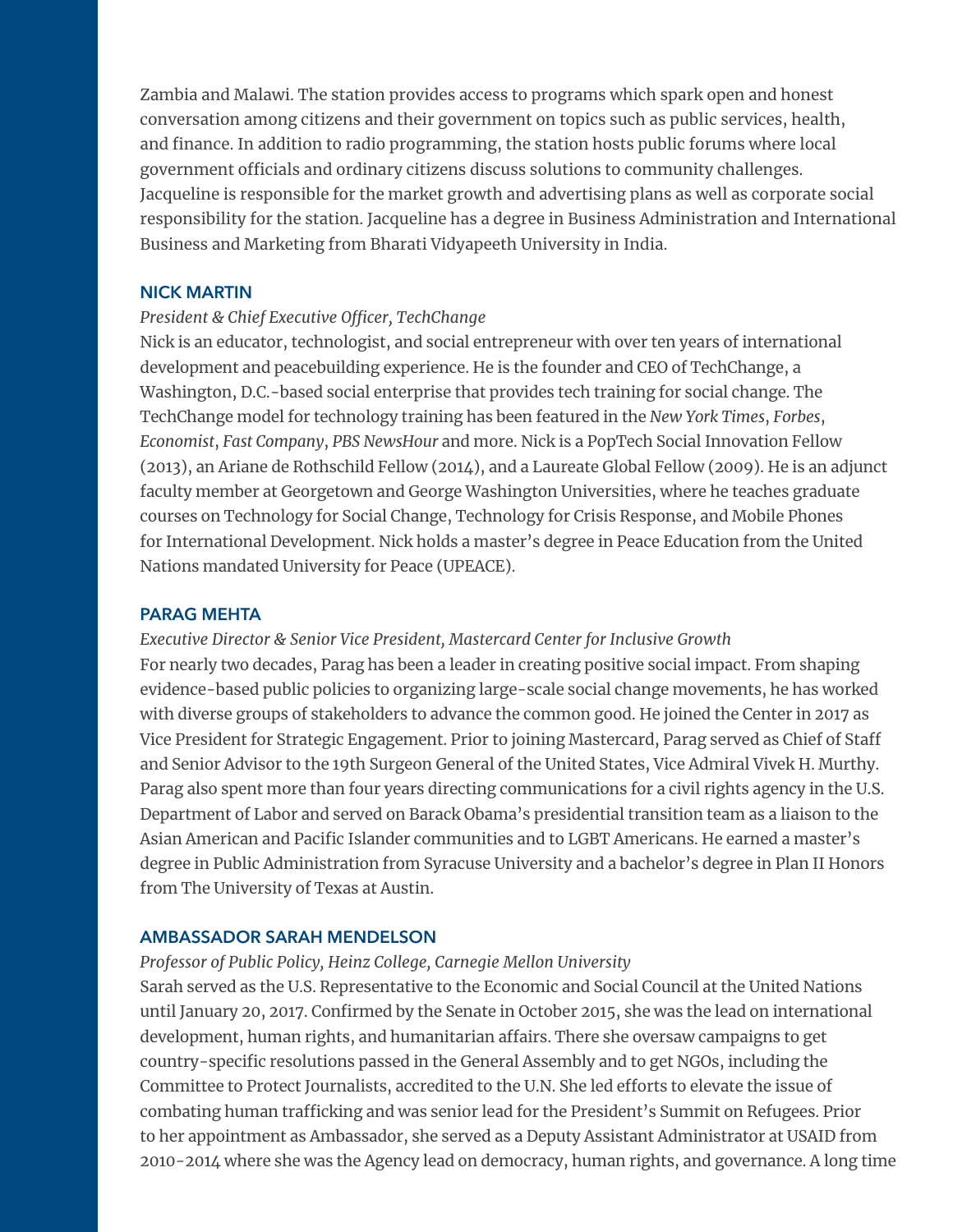policy entrepreneur, she has spent over two decades working on development and human rights as a scholar and practitioner. A member of the Council on Foreign Relations, Sarah has a bachelor's degree in history from Yale University and a PhD in political science from Columbia University.

### **CHRIS MILLIGAN**

### *Counselor to the Agency, United States Agency for International Development*

A member of the Senior Foreign Service, Chris has a wealth of development experience, having led and contributed to high-priority initiatives throughout his USAID career. Chris previously served as the Acting Mission Director of USAID/Madagascar. From 2012–2016, as USAID's first Mission Director to Burma in 24 years, he integrated assistance with diplomatic efforts to advance Burma's historic reforms. Chris directed institutional reforms that revamped State and USAID strategic processes and improved the effectiveness of foreign assistance while serving as the Senior Development Advisor for the first Quadrennial Diplomatic and Development Review (QDDR), and the Senior Deputy Assistant Administrator in USAID's Bureau of Policy, Planning, and Learning. Chris deployed to Haiti as the U.S. Response Coordinator overseeing \$1 billion in U.S. relief efforts following the January 2010 earthquake. Chris has a bachelor's degree from Georgetown's School of Foreign Service, a master's degree from the Johns Hopkins School of Advanced International Studies, and is a distinguished graduate of the National War College.

### **EDDIE MUSA**

### *Filmmaker, New Lens; Chief Executive Officer, MusaMajicTV*

Eddie Musa is an event host, film and television producer, and entrepreneur from Silver Spring and Bowie, Maryland. He is currently a filmmaker for New Lens Productions, a youth-driven social justice organization working to assist youth in making art and media about oftenunderrepresented perspectives. He is also the founder and CEO of MusaMajic TV, a digital television creative agency. Eddie is a graduate of Morgan State University.

#### **BILL REESE**

### *Chief Executive Officer, International Youth Foundation*

Bill was appointed Chief Executive Officer in January 2005. Having joined IYF in 1998 as Chief Operating Officer, Bill now oversees IYF's operations and programs supporting positive youth development in more than 70 countries. Under Bill's leadership, IYF invests in scaling and sustaining proven practice programs focused on workforce development and youth-led entrepreneurship, as well as leadership development for young founders and CEOs of social enterprises. Before joining IYF, Bill spent 12 years as President & CEO of Partners of the Americas, the largest citizen-run, volunteer organization working to promote economic and social development in the western hemisphere. Bill served for 10 years with the Peace Corps in Brazil.

#### **ASHOK REGMI**

# *Director of Social Innovation & Citizenship, International Youth Foundation*

Ashok has more than 20 years of experience in international development, social entrepreneurship, and innovation. At IYF, he provides institutional leadership for the social innovation and citizenship portfolio, which includes initiatives in Latin America, the Middle East, Africa, Europe, and Asia. As a member of IYF's Senior Management Team, Ashok has advanced youth social entrepreneurship